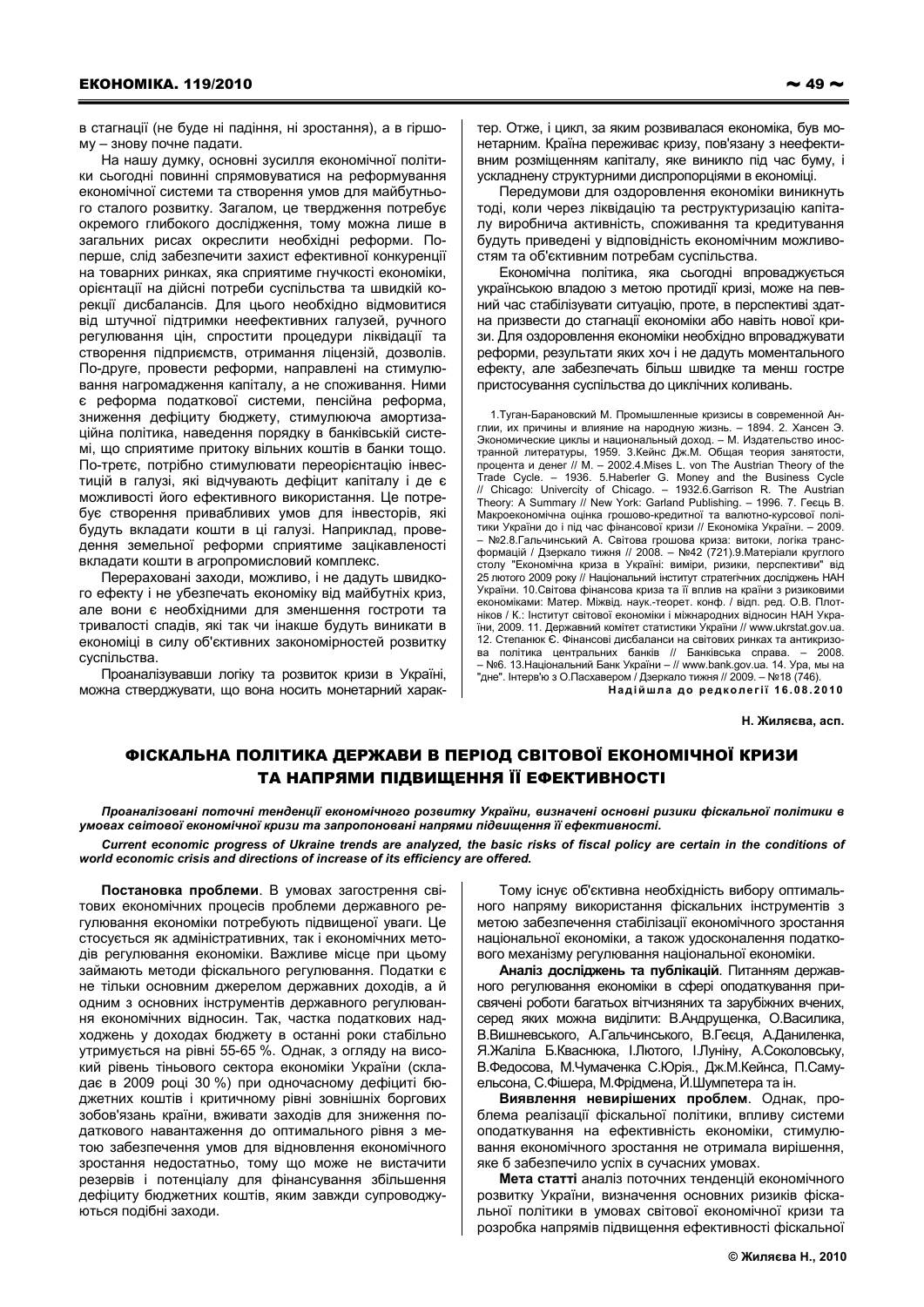політики, спрямованих на забезпечення фінансової стійкості національної економіки як необхідної умови її економічного зростання.

Виклад основного матеріалу. У 2009 році економіка України, яка суттєво інтегрована у світову, під впливом світової фінансово-економічної кризи, як і більшість світових економік, зазнала значних втрат. У І півріччі 2009 року порівняно з відповідним періодом минулого року скоротилися обсяги виробництва в переробній промисловості (36,5 %), будівництва (54,3 %), перевезень вантажів (31,8 %), оптової і роздрібної торгівлі, інвестицій в основний капітал (43,3 %). Несприятлива зовнішньоекономічна кон'юнктура зумовила зменшення обсягів експорту товарів (43,6). За І квартал реальний обсяг ВВП скоротився на 20,3 %, за II квартал - на 18 %, що є одним з найгірших показників у Східній Європі та країнах СНД. При порівнянні з країнами СНД, на другому місці за падінням ВВП опинилась економіка Вірменії, де ВВП скоротився на 16,3 %, третє місце зайняла Росія -13,4 % зниження. В Молдові скорочення склало 6,9 %, в Грузії 5,9 %, в Казахстані 4,1 %. Зростання продемонстрували Узбекистан - 8,2 %, Азербайджан - 3,6 %, Таджикистан - 2,8 %, Киргизстан та Білорусь - 0,3 % [1].

Попри глибоке кризове падіння економіки, фіскальна сфера України в січні-вересні 2009 року залишалася відносно стабільною, що проявилося не лише у виконанні плану по основних статтях доходів, а й у виконанні, в цілому, видаткових зобов'язань. За даними Державного казначейства України за січень-вересень 2009 року до державного бюджету (загальний і спеціальний фонди) мобілізовано доходів у обсязі 131 943,8 млн. грн. (з урахуванням відшкодування ПДВ та без урахування власних надходжень бюджетних установ), або 102,7 % уточнених планових показників січня-вересня 2009 року [2].

Попри скорочення в поточному році майже вдвічі обсягів імпорту і, як наслідок, зменшення надходжень до бюджету від сплати мита, зросли доходи від податку на додану вартість, акцизів з вироблених в Україні товарів, неподаткових надходжень. Проте, відбувається подальше нарошування прострочених сум податку на додану вартість, що підлягають бюджетному відшкодуванню.

Перевиконанню бюджету сприяли деякі умови:

√ в бюджеті на 2009 рік закладений низький показник рівня інфляції, що вже за I півріччя перевищив запланований рівень на три чверті;

√ помісячний розпис Державного бюджету розподілений таким чином, що більша частина доходів припадає на друге півріччя. Крім того, в процесі виконання відбулось додаткове коригування розпису;

чинник знецінення національної валюти дозволив покрити частину втрат надходжень бюджету внаслідок зниження обсягів імпорту, а отже - надходжень від мита, акцизів та "імпортного" ПДВ та частково компенсувати падіння обсягів експорту завдяки подорожчанню вартості останнього у гривневому вимірі.

Разом з тим, позитивні показники виконання бюджету на фоні значного падіння ВВП та промислового виробництва засвідчують суттєве посилення фіскального тиску на економіку, а також дають підстави для припущень про активну мобілізацію урядом адміністративних важелів концентрації ресурсів фіскальною системою. Про останнє свідчить неритмічність надходжень до бюджету та зростання розміру авансових податкових платежів. Як правило, за підсумками місяця до бюджету надходить близько 70 % планових доходів, решта коштів надходить в останній день місяця, так як платники податків, в умовах зростання дефіцитності оборотних коштів, прагнуть максимально скористатися доступними коштами в межах податкового періоду.

Серед проблем, які посилюються, та в найближчій перспективі створять основні ризики фіскальної політики 2009 року необхідно виділити:

√ Погіршення фінансового стану вітчизняних підприємств, що матиме наслідком зниження надходжень податку на прибуток підприємств. В 2008 р. на цей податок припадало 20,5 % всіх надходжень та 28,3 % податкових надходжень до Державного бюджету. Очевидно, що зменшення об'єму надходжень створить відчутну недоїмку.

√ Звуження внутрішніх ринків, що призведе до зменшення доходів від податку на додану вартість та акцизного збору з вироблених в Україні товарів. Падіння збору внутрішніх податків уряд намагається частково компенсувати підвишенням фіскального тиску на економіку, що в кінцевому підсумку додатково зменшуватиме надходження до бюджету через зростання сектору тіньової економіки та ухиляння від сплати податків.

√ Випереджаюче падіння імпорту над експортом. Якщо з точки зору збалансування платіжного балансу дана тенденція є позитивним зрушенням, то в контексті фіскальної політики - вона є одним із основних ризиків наповнюваності державного бюджету, оскільки експорт товарів має наслідком вилучення коштів з державного бюджету через відшкодування ПДВ, тоді як імпорт, навпаки, є джерелом надходжень.

√ Мінливість боргових ринків. Очевидно, що в поточному році збалансувати бюджет без залучення боргових ресурсів видається неможливим. Водночас, європейський ринок, де український уряд провадив в останні роки активні запозичення, на даний момент фактично закритий через надвисокий рівень ризиків українських цінних паперів. Аналогічні проблеми з ліквідністю характерні і для українських фінансових ринків.

Отже, в умовах економічної кризи збереження відносної фіскальної збалансованості можливе лише в короткотермінову періоді. Відтак завдання фіскального збалансування змушують обирати між альтернативами: зменшувати видатки бюджету чи здійснювати пошуки джерел мобілізації ресурсів. Є підстави очікувати, що напередодні виборів пріоритетним напрямом буде саме другий шлях. Це, ймовірно, матиме позитивний вплив на стан внутрішнього споживчого попиту, проте водночас спричинятиметься до затягування економіки у модель "проїдання", яка виключає подолання структурних диспропорцій, що, стали підґрунтям значної глибини кризових явищ в Україні [3].

У дослідженні Світового банку та Міжнародної фінансової корпорації, проведеному за 2008-2009 роки, визначений рейтинг країн за сприятливими умовами для ведення бізнесу та наведені основні параметри визначення таких умов (таблиця 1). Рейтинг дозволяє об'єктивно оцінити законодавство, пов'язане з регулюванням бізнесу і його застосуванням в 183 країнах, де перше місце означає найвищу позицію. Висока позиція в індексі легкості ведення бізнесу (середній показник по 10 індикаторам) означає, що регуляторний клімат сприяє веденню бізнесу [4]. У даному рейтингу Україна посідає 142 сходинку, крім того, порівняно з дослідженнями у попередні роки, рейтинг держави знизився на 3 пункти - з 139 місця на 142. Причиною такої оцінки світових експертів у першу чергу є складність податкового законодавства та великі обсяги витрат підприємців на сплату податків. Саме цей сегмент податкової системи потребує найрадикальнішого та найоперативнішого реформування. Про високий тягар податків на капітал підприємців свідчить той факт, що законослухняні юридичні особи у вигляді податків віддають державі понад 57 % свого прибутку, тоді як середній світовий показник становить близько 40 %.